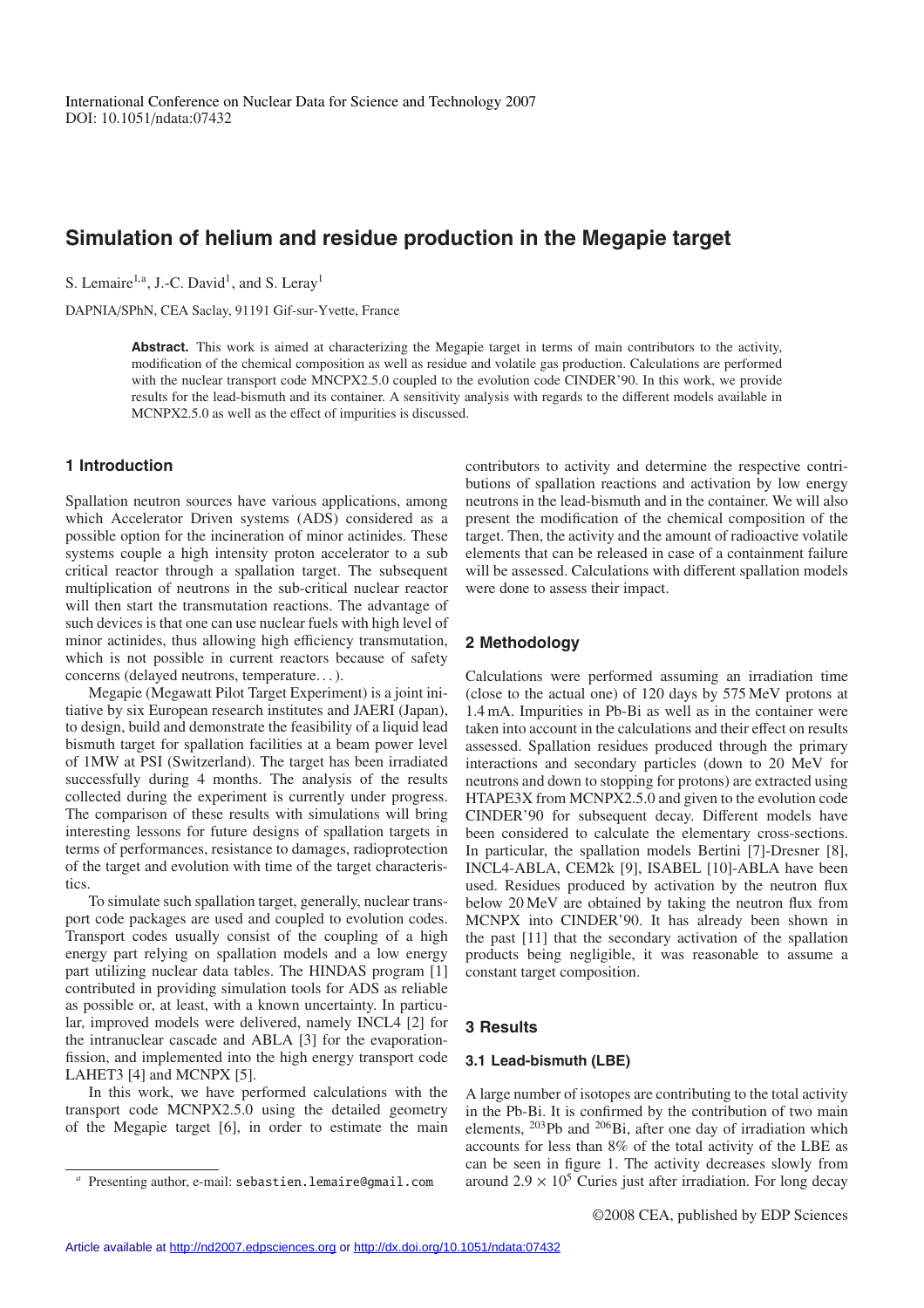

**Fig. 1.** Main contributors to the activity (in Curies) of the Megapie target as a function of cooling time after 120 days of irradiation with 575 MeV protons at 1.4 mA using INCL4-ABLA models.



**Fig. 2.** Total activity (in Curies) of the LBE as a function of cooling time after 120 days of irradiation with 575 MeV protons at 1.4 mA using different models.

times, activity is due to fewer nuclear elements such as <sup>194</sup>Hg (lifetime of 520 years), <sup>202</sup>Pb (lifetime of  $5.25 \times 10^4$  years) and <sup>208</sup>Bi (lifetime of 3.68  $\times$  10<sup>5</sup> years) which represent 50% of the total activity. It is also interesting to mention that the main contributors to the activity of the liquid lead-bismuth target find their origin in heavy residues close to the target elements.

As shown in figure 2, the different spallation models used to compute the total activity in the LBE, give very similar results except in the region lying between 5 and 10 years of cooling time. It is identified that the differences obtained are due to the fact that the ABLA de-excitation model does not allow for evaporation of tritium contrary to Dresner or CEM2k. Contributions to the activity due to tritium in Bertini-Dresner and in INCL4-ABLA (coming only from Fermi breakup of light impurities) are also shown in figure 2. The chemical composition of the liquid metal target at the beginning of irradiation taking into account all the impurities in the Pb-Bi and after 120 days is shown in figure 3 using different models. This is important since additional impurities produced by spallation reactions can lead to corrosion problems on the container of the target or with the window. Large differences are found between INCL4-ABLA and Bertini-Dresner models



**Fig. 3.** Concentration of elements in the liquid Pb-Bi target after 120 days of irradiation by 575 MeV protons at 1.4 mA. The initial composition of the target is represented as full black dots. Results obtained are shown using different spallation models: INCL4-ABLA (thick full line), Bertini-Dresner (dotted line), CEM2k (thin dashed line), ISABEL-ABLA (thick dashed line).

in the very light evaporation residue region. In the region of the fission fragments, up to a factor of 3 is found between INCL4-ABLA and CEM2k models. A comparison between INCL4-ABLA and Bertini-Dresner shows that the quantity of elements produced are very similar for nuclides close to the target with differences in the isotopic distributions. For light elements, on the other hand, larger discrepancies are found between those two models. It was shown in the past that INCL4-ABLA predict well isotopic distribution of fission products for the reaction p+Pb at 1 GeV thus giving confidence in the results obtained with it for the chemical composition of the target in that particular region of mass.

The result obtained with a pure Pb-Bi target has been computed with INCL4-ABLA spallation model. It is found (not shown) that the effect of impurities on the activity of the target is negligible.

In figure 4, we represent the amount of volatile gas produced in the lead bismuth target using models available in MCNPX2.5.0. Despite the fact that they are not major contributors to the activity of LBE, their interest relies on the fact that due to their radioactivity, they may be a source of concern in case of a containment failure. In particular, we have looked at the amount of hydrogen, helium, neon, argon, krypton, iodine and xenon produced in the target. It is found that the amount of hydrogen produced range from 2.7 litters with INCL4-ABLA to 4.1 litters with Bertini-Dresner. A factor 1.35 is found between those two models regarding helium production.

As for the main contributors to radioactivity due to volatile elements it is shown in figure 5 that  $83$ Kr metastable state (lifetime of 1.83 hours),  $^{127}$ Xe (lifetime of 36.4 days) and tritium are the most important. We used for the calculation INCL4-ABLA model since it was already shown in the past [2] that fission product elements were correctly described by this model in that energy and mass range. In table 1 we show the quantity of polonium isotopes produced in LBE for several models. It is found that results are globally the same for 210Po thus confirming the fact that this isotope is essentially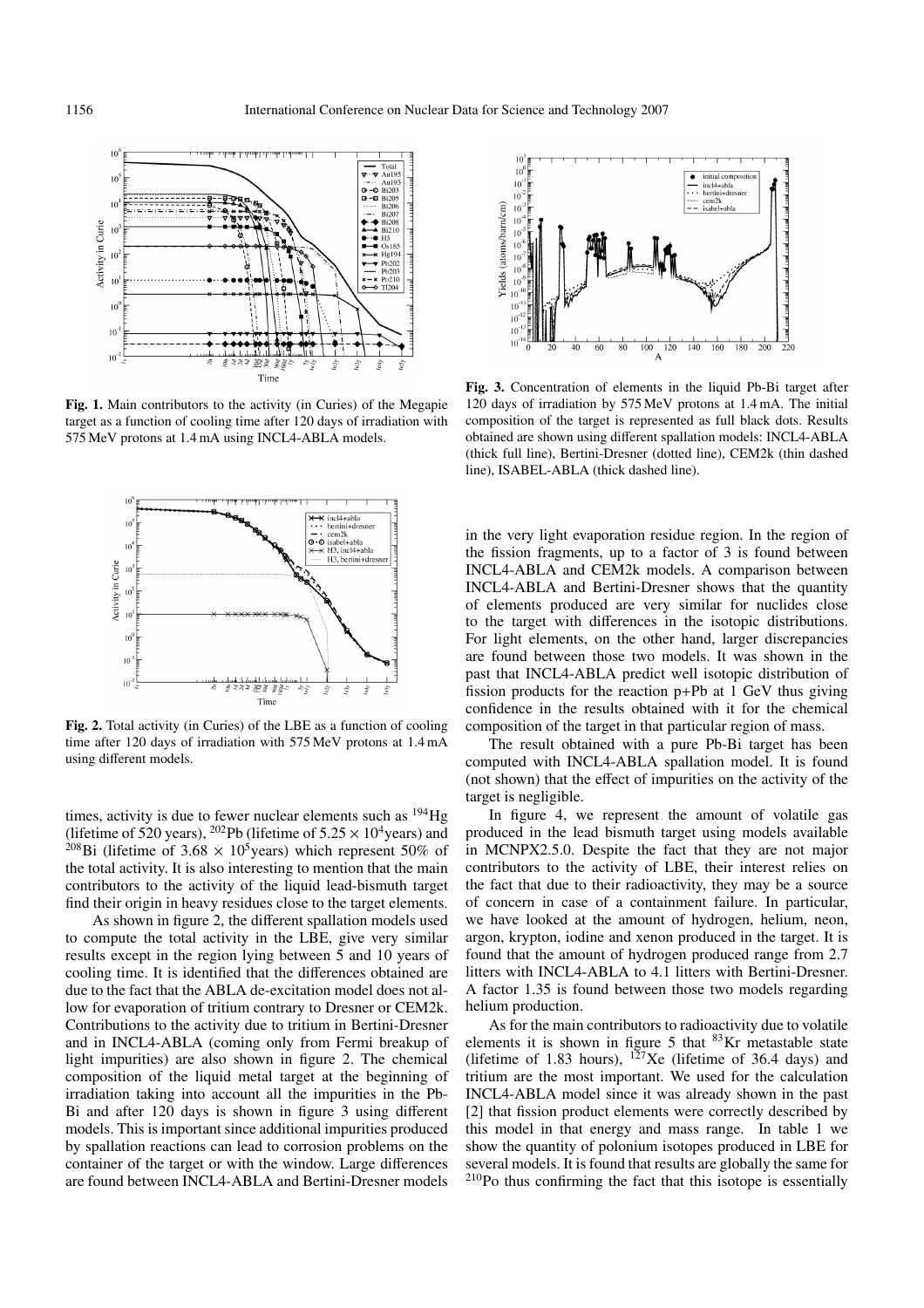

**Fig. 4.** Quantity of volatile gas produced in the Pb-Bi target after 120 days of irradiation with 575 MeV protons at 1.4 mA using several models.



**Fig. 5.** Main contributors to the activity (in Curies) coming from volatile elements of the Megapie target as a function of cooling time after 120 days of irradiation with 575 MeV protons at 1.4 mA using INCL4-ABLA.

**Table 1.** Quantity of polonium produced in grams for different spallation models.

|                        | Inc <sub>14</sub> | Bertini | CEM <sub>2</sub> | Isabel |
|------------------------|-------------------|---------|------------------|--------|
|                        |                   |         | k                |        |
|                        | Abla              | Dresner |                  | Abla   |
| $206P_0$               | 0.011             | 0.015   | 0.011            | 0.012  |
| 208P <sub>0</sub>      | 0.079             | 0.097   | 0.116            | 0.079  |
| 209P <sub>O</sub>      | 0.052             | 0.015   | 0.083            | 0.036  |
| $\overline{^{210}P_0}$ | 1.036             | 1.067   | 1.084            | 1.142  |

produced by activation by low energy neutrons. The same conclusion is drawn for the others isotopes except for 209Po.

# **3.2 Container**

In the case of LBE container, just a few elements contribute to the total activity, mainly,  ${}^{51}Cr$  (lifetime of 27.7 days) and  ${}^{55}Fe$  (lifetime of 2.73 years) as shown in figure 6. They respectively come from activation by neutrons of  $50Cr$  and <sup>54</sup>Fe. Activity saturates at around  $1.4 \times 10^4$  curies when using INCL4-ABLA spallation models. In figure 7 are represented the modifications of the chemical composition of the container



**Fig. 6.** Same as figure 1 for the container.



**Fig. 7.** Chemical composition of the container (window included) as a function of nuclide mass using INCL4-ABLA model and assuming 120 days of irradiation at 1.4 mA by 575 MeV protons. Circles represent the initial composition and dotted line the contribution to the total yields coming from models.

(window included) after 120 days of irradiation at 1.4 mA. The full line represents the chemical composition of the container after 120 days of irradiation whereas the dotted line shows the contribution coming from models only (i.e., reactions above 20 MeV). To obtain this last contribution, we have switched off the activation by low energy neutrons (below 20 MeV). It is found that most of elements produced in the container are coming from models thus confirming the fact that, in order to get the chemical composition of the target correctly, we have to develop spallation models as reliable as possible.

#### **3.3 Comparison LBE/Container**

A comparison between the activity of LBE and container is shown in figure 8 together with contributions coming from high-energy reactions only, using INCL4-ABLA models. It is found that for Pb-Bi most of the activity comes from highenergy reactions. On the other hand, it is found that most of the activity of the container results from its activation by low energy neutrons. It is also worthwhile to notice that around 5 years of cooling, the activity of the container becomes of the same order of magnitude than that of lead-bismuth.